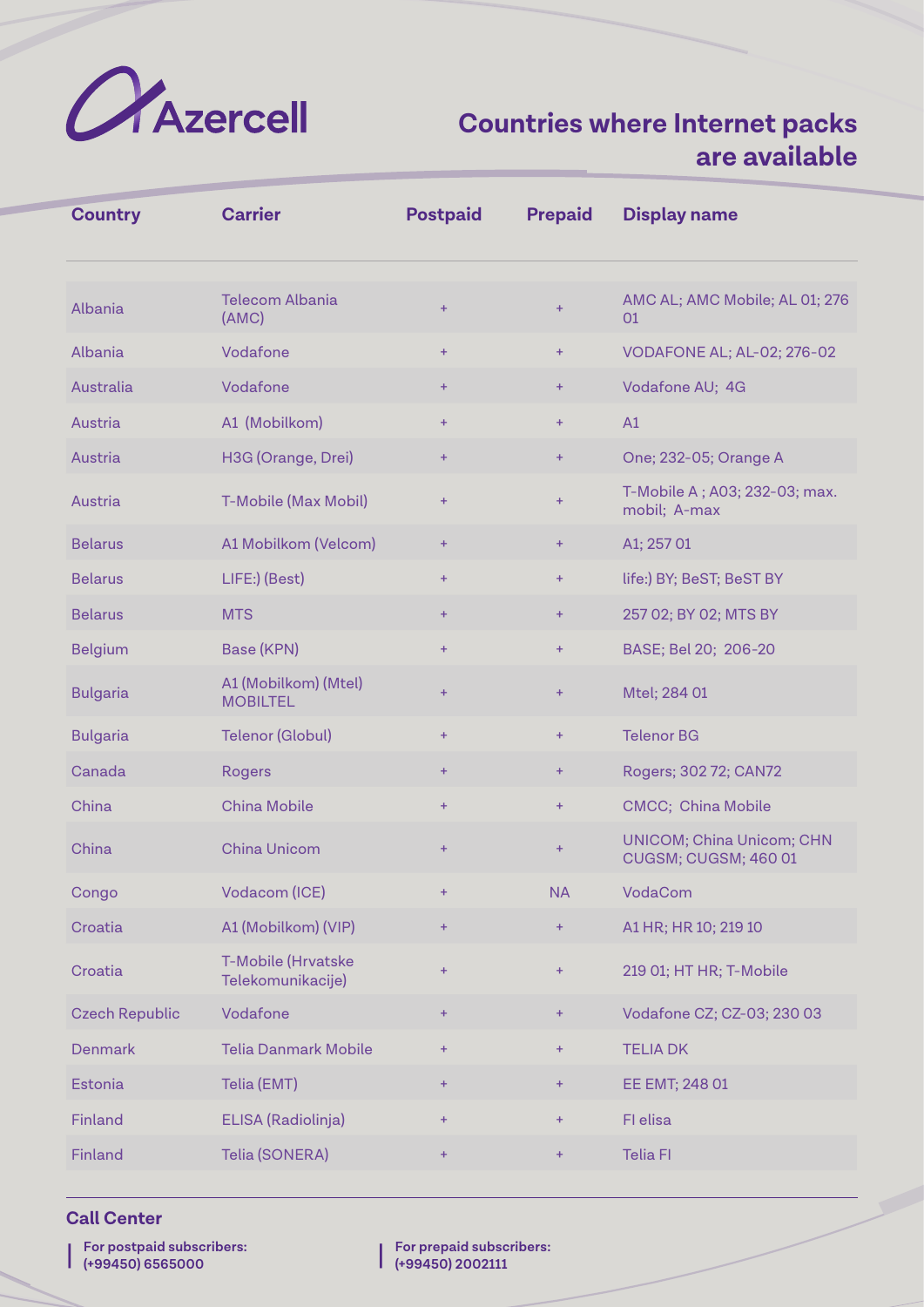

| <b>Country</b> | <b>Carrier</b>                       | <b>Postpaid</b> | <b>Prepaid</b> | <b>Display name</b>                            |
|----------------|--------------------------------------|-----------------|----------------|------------------------------------------------|
| France         | Orange                               | $+$             | $+$            | Orange F                                       |
| France         | <b>SFR</b>                           | $+$             | $\ddot{}$      | <b>FSFR</b>                                    |
| Georgia        | Geocell                              | $+$             | $\ddot{}$      | Geocell; Geo-Geocell; 282 01                   |
| Georgia        | Magticom                             | $\ddot{}$       | ÷              | MagtiCom; 28202                                |
| Georgia        | Veon Georgia (Mo-<br>bitel, Beeline) | $+$             | $\ddot{}$      | Beeline GE; GEO 04                             |
| Germany        | T-Mobile                             | $+$             | $\ddot{}$      | T-D1; D1; T-Mobile D;telekom.de;<br>D1-Telekom |
| Germany        | Vodafone (D2 GmbH)                   | $+$             | $\ddot{}$      | Vodafone.de; Vodafone                          |
| Ghana          | Vodafone                             | $+$             | $\ddot{}$      | GH Vodafone; GH 02; ONE-<br>touch; 62002       |
| Greece         | <b>STET HELLAS - Wind</b>            | $+$             | $\ddot{}$      | WIND GR; TELESTET; TIM GR                      |
| Greece         | <b>Vodafone (PANAFON</b><br>S.A.     | $+$             | $\ddot{}$      | GR VODAFONE; VODAFONE GR;<br><b>PANAFON</b>    |
| Hungary        | Vodafone                             | $+$             | $\ddot{}$      | Vodafone HU; Voda HU                           |
| Iran           | Irancell (MTN)                       | $\ddot{}$       | $\pm$          | <b>MTNIrancell</b>                             |
| Iraq           | Asia Cell (Ooredoo)                  | $\ddot{}$       | <b>NA</b>      | Asiacell; IRQ 05; 418-05                       |
| Iraq           | Zain (Iraqna, Orascom)               | $\ddot{}$       | $\pm$          | Zain 2G                                        |
| Ireland        | Vodafone                             | $\ddot{}$       | $\ddot{}$      | Eircell - Network; vodafone IE;<br><b>VODA</b> |
| Israel         | CellCom                              | $\ddot{}$       | $\pm$          | IL Cellcom; 425 02; IL 02                      |
| <b>Israel</b>  | Partner (Orange)                     | $+$             | $\pm$          | IL ORANGE; ORANGE; 425 01                      |
| <b>Israel</b>  | Pelephone                            | $+$             | $\pm$          | IL Pelephonel; Pelephone; 425<br>03            |
| Italy          | <b>TIM</b>                           | $\pm$           | $\pm$          | <b>TIM</b>                                     |
| Italy          | Vodafone (Omnitel)                   | $+$             | ÷              | VODAFONE IT; OMNITEL; I OMNI                   |
| Japan          | <b>NTT Docomo</b>                    | $\ddot{}$       | $\ddot{}$      | DOCOMO; NTT DOCOMO                             |
| Japan          | <b>SoftBank</b>                      | $+$             | ÷              | SoftBank; Vodafone JP;<br>J-phone; 44020       |

## **Call Center**

| | **For postpaid subscribers: (+99450) 6565000**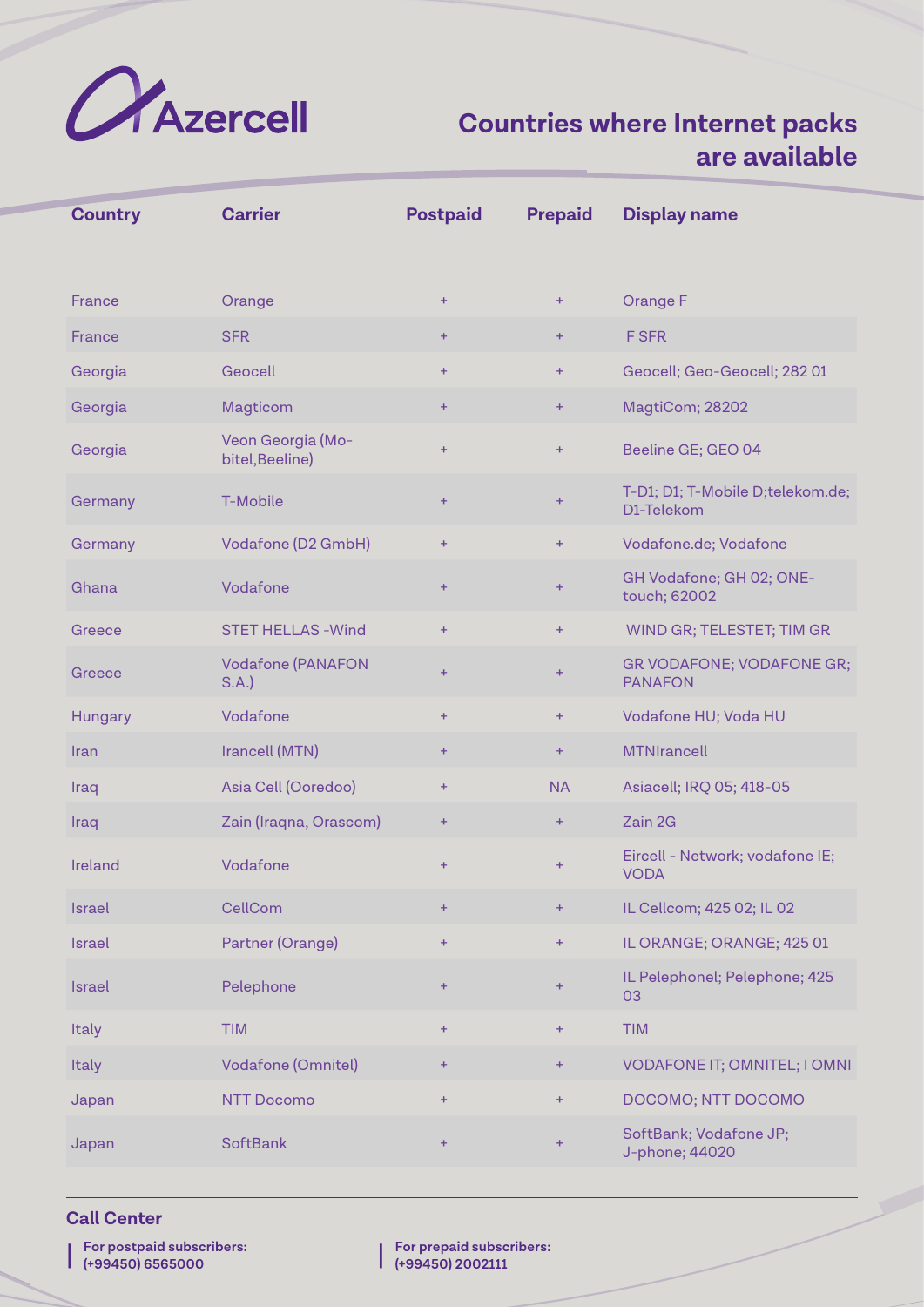

| <b>Country</b>     | <b>Carrier</b>                   | <b>Postpaid</b> | <b>Prepaid</b> | <b>Display name</b>                              |
|--------------------|----------------------------------|-----------------|----------------|--------------------------------------------------|
| Kazakhstan         | <b>Beeline (Kartel)</b>          | $\ddot{}$       | ÷              | 401 01; Beeline                                  |
| Kazakhstan         | <b>Kcell</b>                     | $+$             | $+$            | <b>KCELL KZ - 401 02</b>                         |
| Kazakhstan         | Tele 2 NEO                       | $\ddot{}$       | $\pm$          | NEO; 401 77; KAZ77                               |
| <b>Kuwait</b>      | Viva                             | $+$             | $\ddot{}$      | KT 04; VIVA; KTC; 419 04                         |
| <b>Kuwait</b>      | Zain                             | $\ddot{}$       | $\color{red}+$ | Zain KW                                          |
| Kyrqyzstan         | <b>Beeline</b>                   | $\ddot{}$       | $\ddot{}$      | Beeline / Bitel / KGZ01 / 437-01                 |
| Kyrqyzstan         | MegaCom (Alfa Tele-<br>com)      | $+$             | $\ddot{}$      | MegaCom; 437 05; KGZ 05                          |
| Latvia             | <b>BITE</b>                      | $+$             | $\ddot{}$      | <b>Bite LV;BITE</b>                              |
| Latvia             | <b>LMT</b>                       | $\ddot{}$       | ÷              | LMT GSM;LV LMT GSM;LV LMT                        |
| Liechtenstein      | FL1 (Mobilkom)                   | $+$             | $+$            | mobilkom; 295 05; FL 1                           |
| Liechtenstein      | Salt (Orange)                    | $\ddot{}$       | $\ddot{}$      | Orange FL; 29502                                 |
| Lithuania          | <b>BITE</b>                      | $+$             | $\ddot{}$      | Bite LT; Bite Lietuva; Bite                      |
| Lithuania          | Omnitel                          | $\ddot{}$       | ÷              | Omnitel LT; Telia LT; 24601                      |
| Luxembourg         | Tango                            | $+$             | $\ddot{}$      | TANGO; L-77; 27077                               |
| Macedonia          | A1 (Mobilkom, One<br>VIP         | $+$             | $+$            | COSMOFON; MTS AD; MKD 02;<br><b>ONE</b>          |
| Malta              | Epic (Salt, Vodafone)            | $\ddot{}$       | $\ddot{}$      | MLT 01; 278 01; VODAFONE<br><b>MLA; TELECELL</b> |
| Moldova            | Moldcell                         | $\ddot{}$       | $\pm$          | MOLDCELL; 259 02; MD02                           |
| Moldova            | Orange (Voxtel)                  | $\ddot{}$       | $\ddot{}$      | <b>ORANGE; ORANGE MD; VOX-</b><br>TEL; 259 01    |
| Montenegro         | Telecom (T-Mobile,<br>Monet)     | $\pm$           | <b>NA</b>      | Telekom.me; MNE 02; 297 02                       |
| <b>Netherlands</b> | T-Mobile (merged<br>with Orange) | $\ddot{}$       | <b>NA</b>      | T-Mobile NL; Ben NL; 204 16                      |
| <b>Netherlands</b> | Vodafone (Libertel)              | $\color{red}+$  | ÷              | <b>Vodafone NL</b>                               |
| <b>New Zealand</b> | Vodafone                         | ÷               | $\pm$          | Vodafone                                         |

#### **Call Center**

| | **For postpaid subscribers: (+99450) 6565000**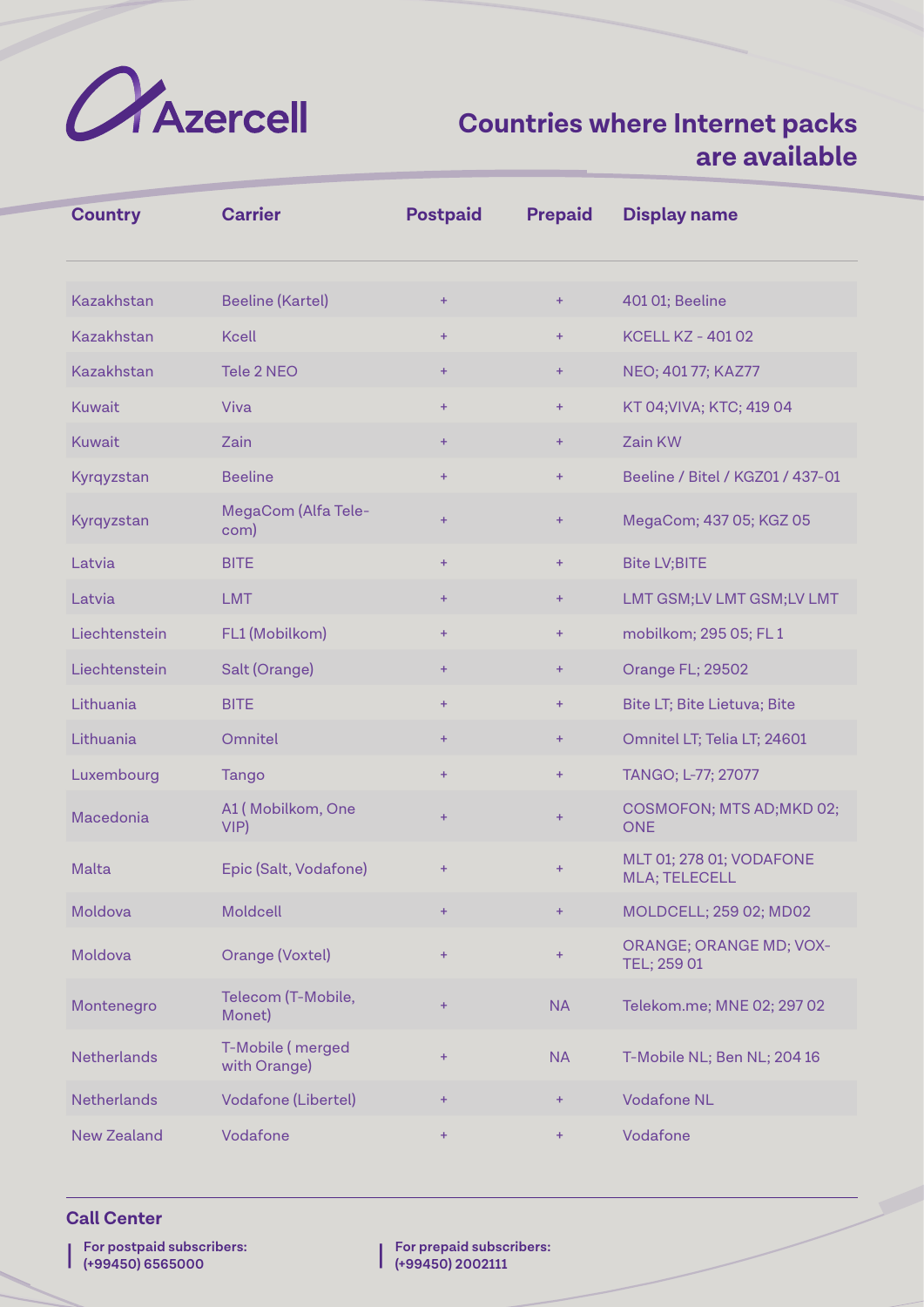

| <b>Country</b>      | <b>Carrier</b>                             | <b>Postpaid</b> | <b>Prepaid</b>   | <b>Display name</b>                              |
|---------------------|--------------------------------------------|-----------------|------------------|--------------------------------------------------|
| Norway              | <b>Telenor</b>                             | $\pm$           | $+$              | TELE N; TELENOR; TELENOR<br><b>MOBIL; 242 01</b> |
| Norway              | Telia (Netcom)                             | ÷               | $+$              | NetCom; N Com; 242-02; Net-<br>Com GSM           |
| Oman                | Ooredoo (Nawras)                           | ÷               | $+$              | nawras; OMN03; 422 03                            |
| Pakistan            | <b>Telenor</b>                             | ÷               | $+$              | <b>Telenor PK; 410 06</b>                        |
| Poland              | P4 (Play)                                  | $\ddot{}$       | $+$              | P4; PL-06; Play                                  |
| Portugal            | MEO (TMN)                                  | ÷               | $+$              | P TMN; 26806                                     |
| Portugal            | Vodafone                                   | $+$             | $+$              | <b>VODAFONE P; VODAFONE</b>                      |
| Qatar               | Ooredoo (Q-tel)                            | ÷               | $\pm$            | Ooredoo; Qatarnet; Qtel; 42701                   |
| Romania             | Vodafone                                   | $\ddot{}$       | $+$              | <b>Vodafone RO</b>                               |
| <b>Russia</b>       | <b>BeeLine (Vimpel-</b><br>Com, KB Impuls) | $\ddot{}$       | $+$              | Beeline; RUS-99; 250-99                          |
| <b>Russia</b>       | Ekaterinburg-2000                          | ÷               | <b>NA</b>        | <b>MOTIV</b>                                     |
| <b>Russia</b>       | <b>MegaFon (North West</b>                 | ÷               | $\color{red}{+}$ | MegaFon RUS; NORTH-WEST<br><b>GSM RUS</b>        |
| <b>Russia</b>       | <b>MTS</b>                                 | $\ddot{}$       | $\ddot{}$        | 250 01; RUS 01                                   |
| <b>Russia</b>       | Tele <sub>2</sub>                          | ÷               | $\ddot{}$        | Tele2;RUST2; RUS20; 25020                        |
| Saudi Arabia        | Saudi Telecom                              | $\pm$           | $\ddot{}$        | <b>STC</b>                                       |
| Serbia              | A1 (Vip mobile)                            | ÷               | $\ddot{}$        | vip; YU05; SCG 05; Topnet<br>Serbia              |
| Slovenia            | A1 (Mobilkom)                              | $\ddot{}$       | $+$              | A1SI                                             |
| <b>South Africa</b> | Vodacom                                    | Ŧ               | $\pm$            | Vodacom                                          |
| Spain               | Vodafone                                   | $+$             | $+$              | E-AIRTEL; E-VODAFONE                             |
| Sweden              | Telenor (Vodafone)                         | Ŧ               | $+$              | Telenor SE; Sweden                               |
| Sweden              | <b>Telia</b>                               | ÷               | $\pm$            | Telia; Telia S; Sweden 3G;                       |
| Switzerland         | Salt (Orange)                              | ÷               | $+$              | <b>Salt</b>                                      |
| Tajikistan          | Tacom                                      | ÷               | $+$              | Beeline TJ; Tajiktel                             |

## **Call Center**

| | **For postpaid subscribers: (+99450) 6565000**